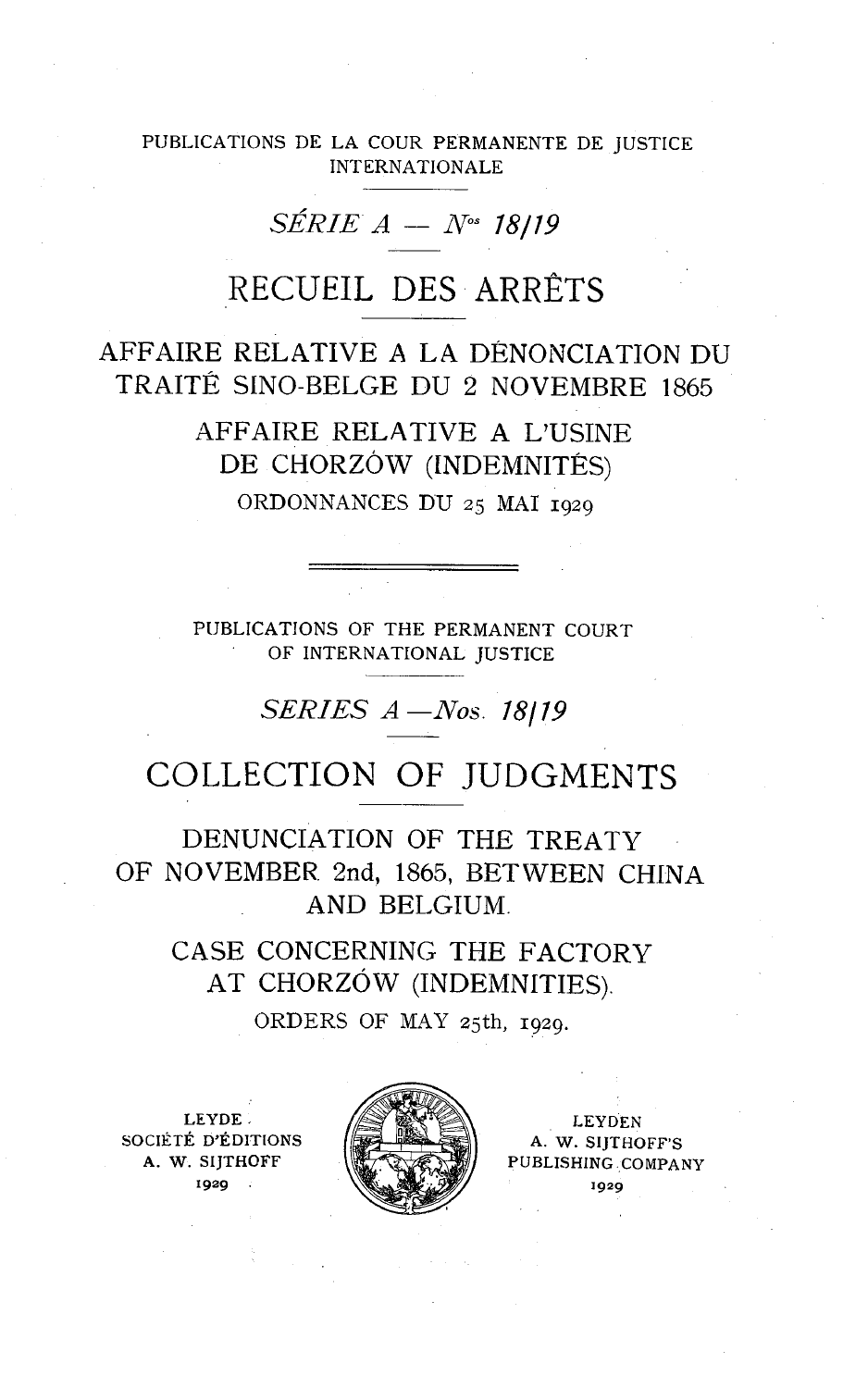#### ORDONNANCE

#### RENDUE A LA DATE DU 25 MAI 1929.

1929.<br>Le 25 mai. SEIZIÈME SESSION (EXTRAORDINAIRE) Iossier E. *c.* **IX.**  Présents :

> MM. ANZILOTTI, Président, HUBER, Vice-Président,  $\mu(\cdot)$ LODER. NYHOLM, DE BUSTAMANTE, ALTAMIRA, Juges, ODA, PESSÔA, HUGHES, BEICHMANN, VEGULESCO, *Juges suppléants*.

#### AFFAIRE RELATIVE A LA DÉNONCIATION DU TRAITÉ SINO-BELGE DU 2 NOVEMBRE 1865

LA COUR,

composée ainsi qu'il est dit ci-dessus, après délibéré en Chambre du Conseil, rend 1' Ordonnance suivante :

La Cour permanente de Justice internationale,

Vu l'article 48 du Statut de la Cour;

Vu l'article 61 du Règlement de la Cour;

Vu l'article 28 du Règlement de la Cour ;

Vu la Requête introductive d'instance datée du 25 novembre 1926, déposée au Greffe de la Cour le 26 novembre 1926 au nom du Gouvernement belge et saisissant la Cour d'une affaire relative à la dénonciation par le Gouvernement chinois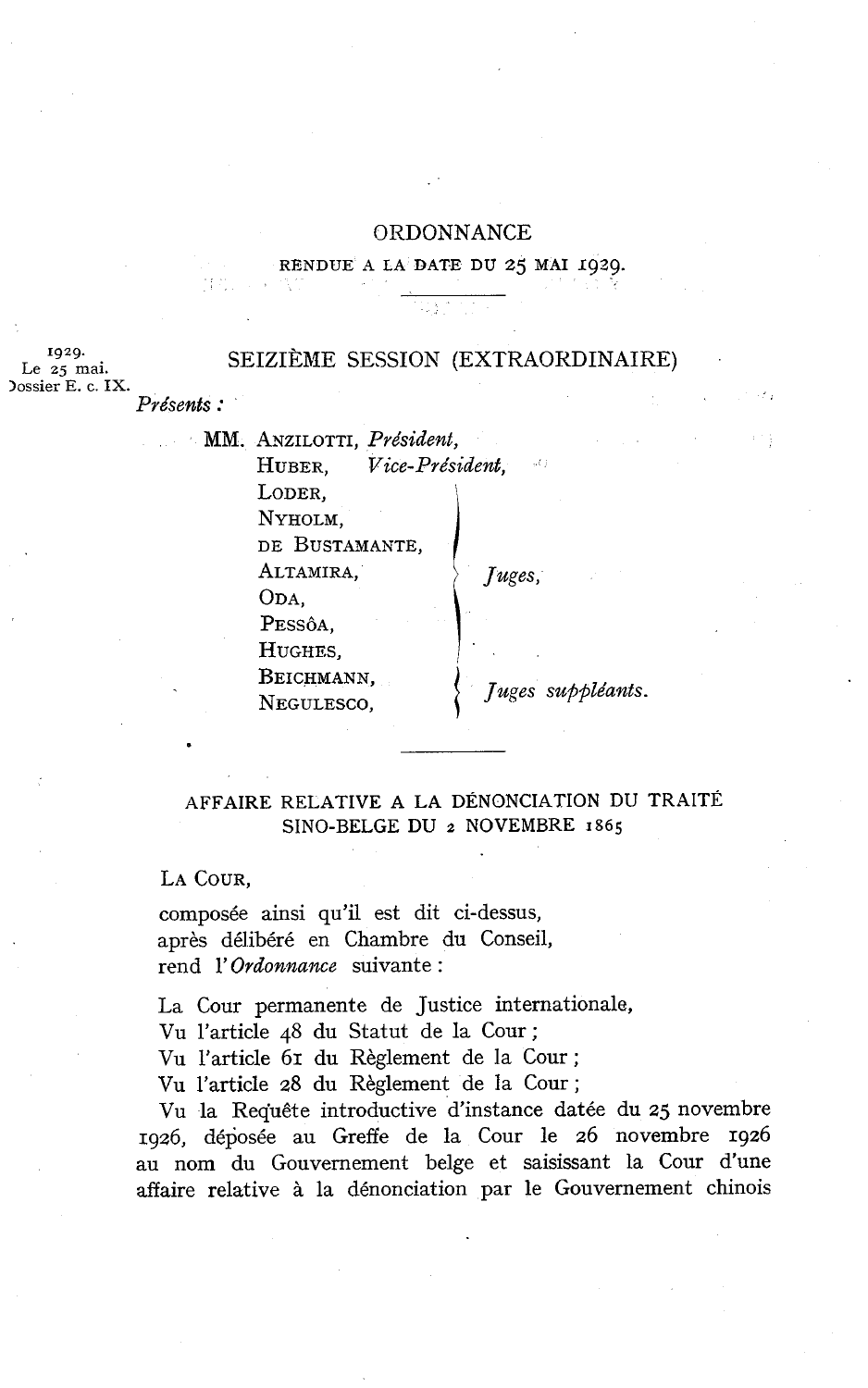#### ORDER

#### MADE ON MAY 25th, 1929.

### SIXTEENTH (EXTRAORDINARY) SESSION. **1929.**

**May 25th.**  File E. *c.* **IX.** 

*Before* :

MM. ANZILOTTI, *President,*  HUBER, *Vice- President,*  LODER. NYHOLM. DE BUSTAMANTE, ALTAMIRA. *Judges*. ODA. PESSÔA, HUGHES. BEICHMANN, NEGULESCO,

Deputy-Judges.

CASE CONCERNING THE DENUNCIATION **l3Y** CHINA OF THE TREATY OF NOVEMBER znd, **r** 865, BETWEEN CHINA AND BELGIUM.

THE COURT,

composed as above, after deliberation, makes the following *Order* :

The Permanent Court of International Justice, Having regard to Article 48 of the Statute of the Court ; Having regard to Article 61 of the Rules of Court ; Having regard to Article 28 of the Rules of Court ;

Having regard to the Application instituting proceedings dated November 25th, 1926, filed with the Registry of the Court on November 26th, '1926, on behalf of the Belgian Government and submitting to the Court a case concerning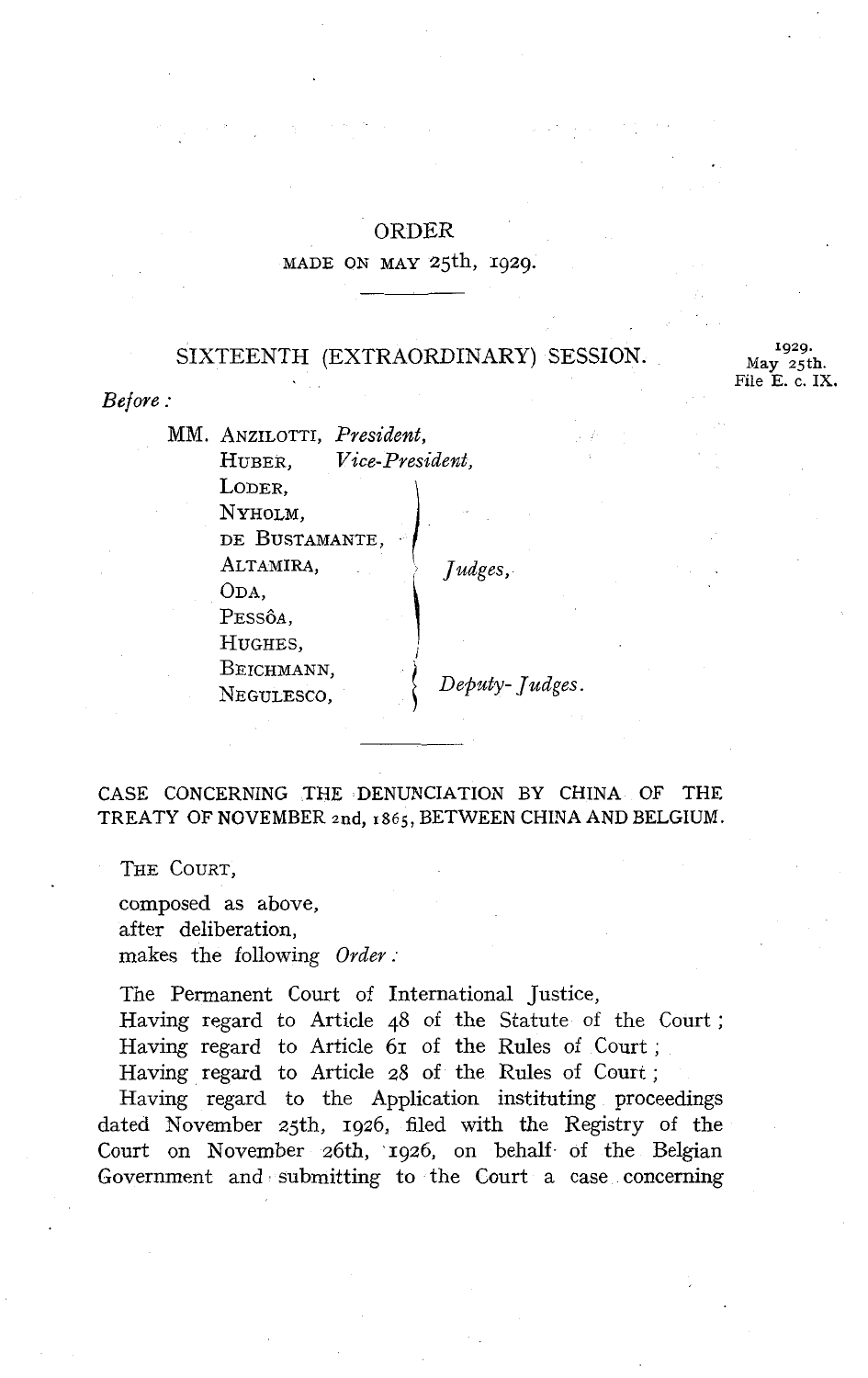6 CHINE  $-$  BELGIQUE.  $-$  ORDONNANCE DU 25 MAI 1929

du Traité conclu le 2 novembre 1865 entre la Belgique et la Chine ;

Vu les Ordonnances rendues par le Président de la Cour en ladite affaire le 8 janvier et le **15** février 1927 ;

Vu les Ordonnances rendues par la Cour le 18 juin 1927, le 21 février et le 13 août 1928;

Attendu que, par une décision datée du **14** décembre 1926, le Président de la Cour a, en vertu des pouvoirs que lui confère l'article 33 du Règlement de la Cour, fixé au mercredi 5 janvier 1927 l'expiration du délai pour la présentation de son Mémoire, par la Partie demanderesse; que ce Mémoire fut effectivement déposé dans le délai ainsi fixé ;

Attendu que la Cour, par son Ordonnance datée du 13 aolit 1928, a décidé, après plusieurs prorogations, de fixer en dernier lieu comme suit les délais ultérieurs de la procédure écrite en l'affaire entre la Belgique et la Chine, relative à l'abrogation, par la Chine, du Traité sino-belge du 2 novembre 1865, savoir:

pour le Contre-Mémoire, par la Partie défenderesse,

le vendredi 15 février 1929 ; pour la Réplique, par la Partie demanderesse,

le lundi  $Ier$  avril  $1929$ ;

pour la Duplique, par la Partie défenderesse,

le mercredi 15 mai 1929 ;

Attendu que, par une lettre datée du 13 février 1929, enregistrée au Greffe de la Cour le 14 février, l'agent du Gouvernement belge près la Cour en l'affaire a prié le Greffier de porter à la connaissance de la Cour que le litige qui divisait la Belgique et la Chine se trouvait virtuellement aplani par la conclusion d'un traité préliminaire signé à Nanking le 22 novembre 1928, traité dont la ratification était prochaine, et qu'en conséquence, le Gouvernement de Sa Majesté le roi des Belges se désistait de son action introduite par la Requête du 25 novembre 1926, et demandait que ladite action fût rayée du rôle de la Cour;

Attendu qu'aux termes d'une nouvelle lettre, datée du 4 mars 1929, l'agent du Gouvernement belge a fait savoir au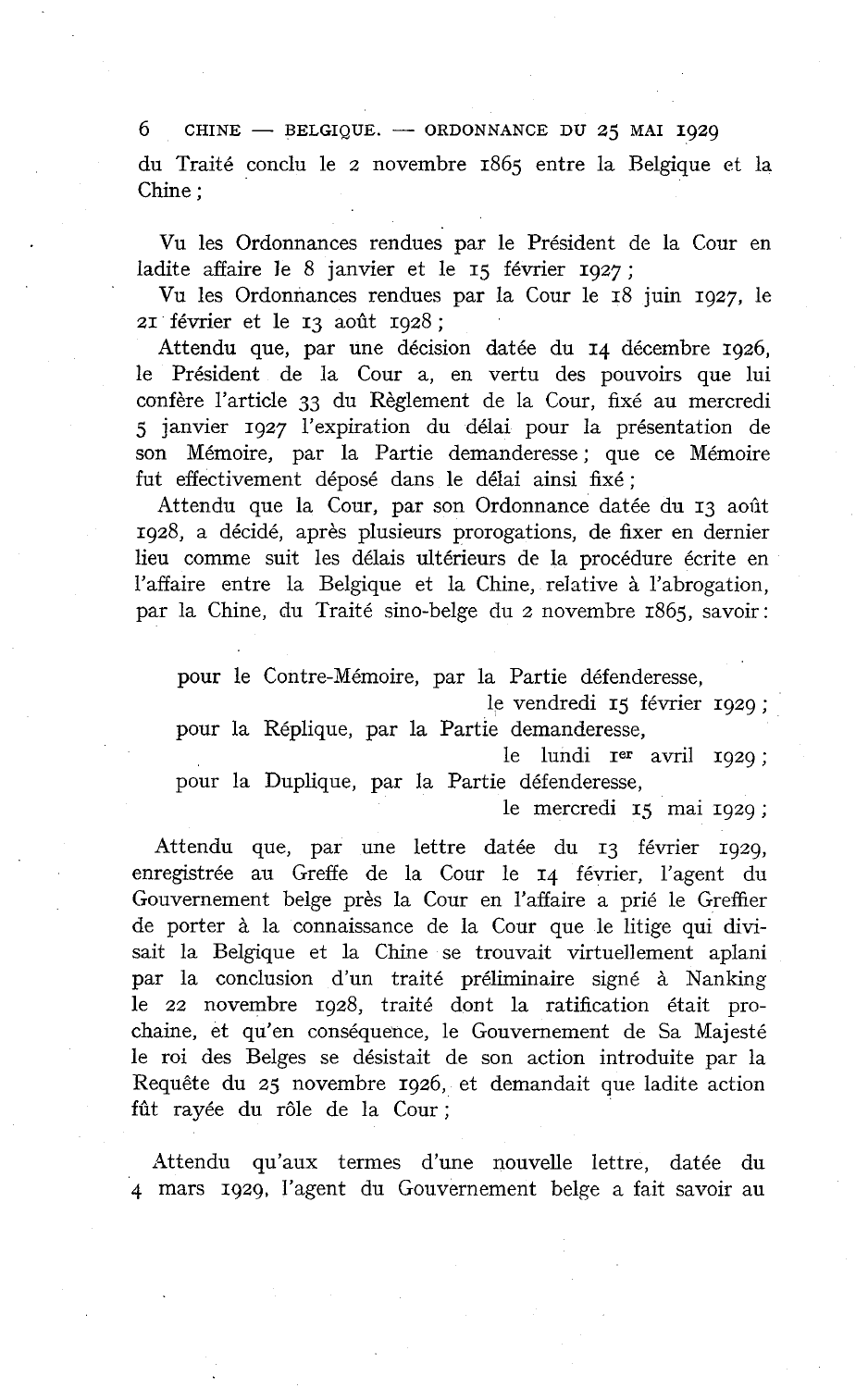**CHINA-BELG1UM.-ORDER OF COURT (MAY** 25th, 1929) 6

the denunciation by the Chinese Government of the Treaty concluded on November znd, 1865, between Belgium and China ;

Having regard to the Orders made by the President of the Court in this case on January 8th and February 15th, 1927 ;

Having regard to the Orders made by the Court on June 18th, 1927, February 21st and August 13th, 1928;

Whereas, by a decision dated December 14th, 1926, the President of the Court, in virtue of the powers conferred upon him by Article 33 of the Rules of Court, fixed Wednesday, January 5th, 1927, as the date of expiration of the time allowed for the filing of the Case by the Applicant, and this Case was in effect filed within the time thus fixed ;

Whereas the Court, by its Order of August 13th, 1928, decided, after several extensions of the times, finally to fix as follows the subsequent time limits for the written proceedings in the case between Belgium and China concerning the abrogation by China of the Sino-Belgian Treaty of November znd, 1865 :

for the Counter-Case, by the Respondent,

Friday, February 15th, 1929 ; for the Reply, by the Applicant,

Monday, April 1st, 1929;

for the Rejoinder, by the Respondent,

Wednesday, May 15th, 1929 ;

Whereas, by a letter dated February 13th, 1929, registered with the Registry of the Court on the following February rqth, the Agent of the Belgian Government before the Court in the suit requested the Registrar to inform the Court that the dispute between Belgium and China was practically settled by the conclusion of a preliminary treaty signed at Nanking on November zznd, 1928, the ratification of which treaty would shortly take place, and that accordingly the Government of His Majesty the King of the Belgians withdrew the action brought by the Application of November 25th, 1926, and asked that the said action should be removed from the Court's list ;

Whereas, according to the terms of another letter, dated March 4th, 1929, the Agent for the Belgian Government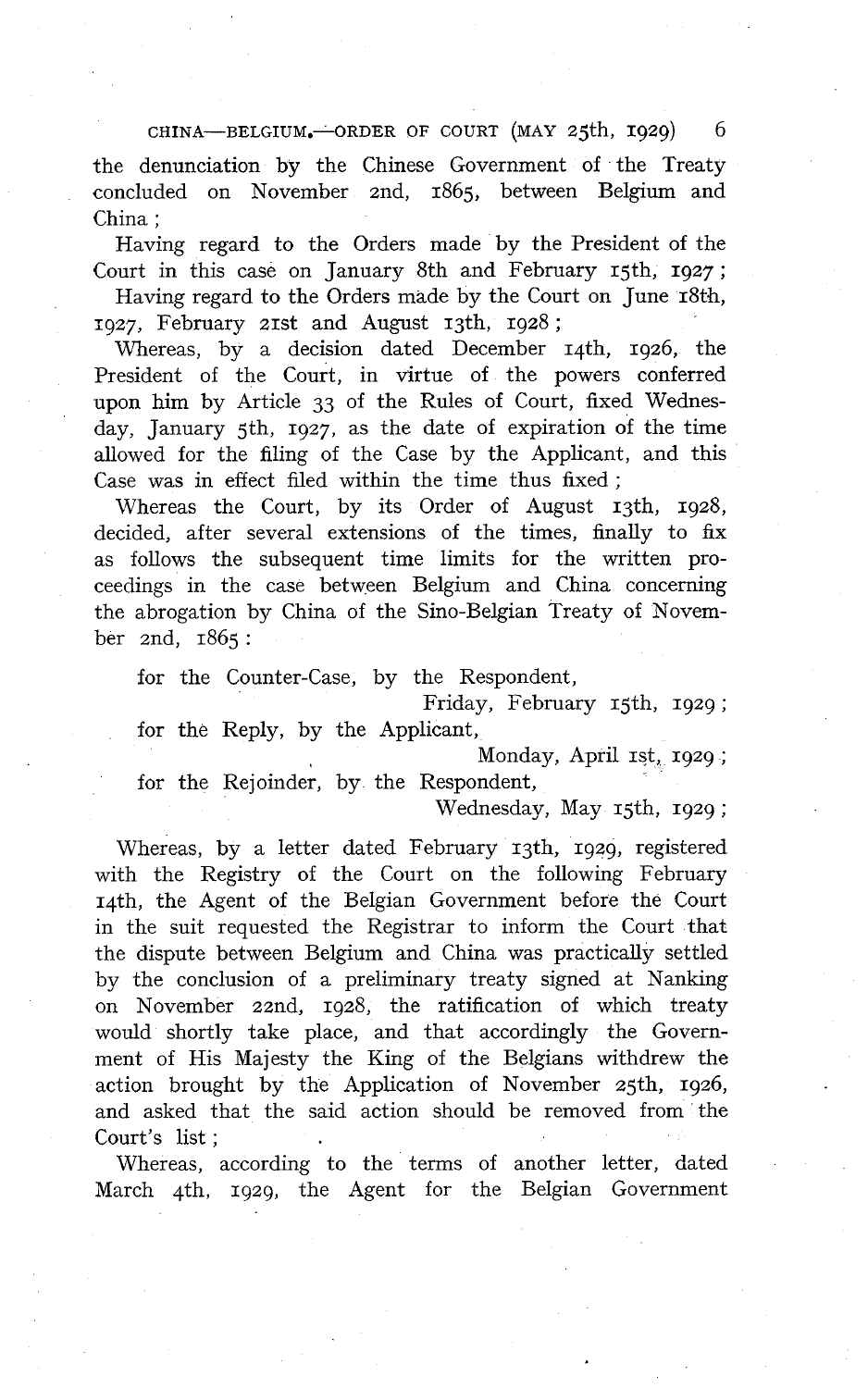CHINE - BELGIQUE. - ORDONNANCE DU 25 MAI 1929  $7 -$ Greffier de la Cour que le traité préliminaire précité du 22 novembre 1928 venait alors d'être ratifié ;

Attendu que le Président de la Cour — celle-ci ne siégeant pas au moment dont il s'agit — a été saisi de la demande présentée le 13 février 1929 par le Gouvernement belge; qu'il a décidé de laisser à la Cour elle-même le soin de prendre acte, lors de la présente session, du fait que la Belgique renonce à poursuivre la procédure instituée par elle contre la Chine; que cette décision a été portée à la connaissance du Gouvernement belge par une lettre adressée le 26 février 1929 à son agent près la Cour par le Greffier;

Attendu que la lettre de l'agent du Gouvernement belge au Greffier en date du 13 février 1929 et la lettre du Greffier à l'agent du Gouvernement belge en date du 26 février 1929 ont été dûment communiquées au Gouvernement chinois par l'entremise de la légation de Chine à La Haye, laquelle s'est bornée à en accuser réception ;

Considérant que le Gouvernement chinois, Partie défenderesse devant la Cour en l'affaire dont il s'agit, n'a jamais fait acte de procédure devant la Cour en ladite affaire;

Considérant que, dès lors, rien ne s'oppose au désistement unilatéral du Gouvernement belge, Partie demanderesse en l'affaire ;

Considérant que, dans ces conditions, il y a lieu de donner suite à la demande de ce Gouvernement tendant à obtenir la radiation de l'affaire du rôle de la Cour ;

LA COUR.

Prend acte du fait que le Gouvernement de Sa Majesté le roi des Belges renonce à poursuivre la procédure instituée par lui contre le Gouvernement de la République chinoise au moyen de la Requête introductive d'instance datée du 25 novembre 1926 ;

Constate que la procédure ouverte au sujet de ladite affaire a ainsi pris fin ;

Charge le Greffier de faire effectuer. la radiation de ladite affaire du rôle de la Cour.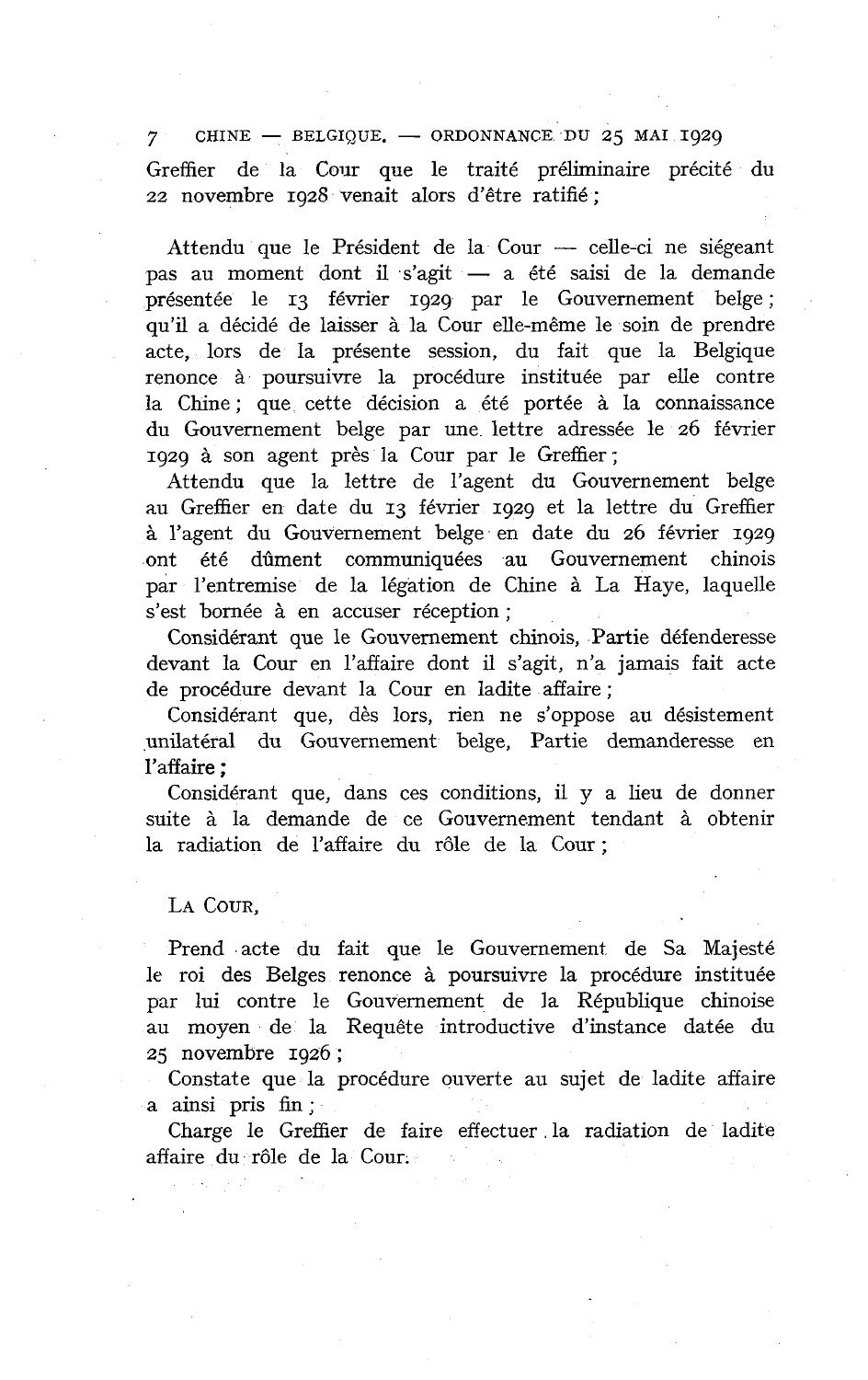CHINA-BELGIUM.-ORDER OF COURT (MAY 25th, 1929)

informed the Registrar of the Court that the preliminary treaty of November zznd, 1928, above mentioned had then been ratified ;

Whereas the request made by the Belgian Government on February 13th, 1929, was submitted to the President of the Court, the latter not being in session at the time in question ; as the President decided to leave it to the Court itself officially to record at the present session the fact that Belgium intended to break off the proceedings instituted by her against China ; and as this decision was conveyed to the Belgian Government by a letter addressed on February 26th, 1929, by the Registrar to that Government's Agent before the Court;

Whereas the letter of the Belgian Government's Agent to the Registrar of February 13th, 1929, and the letter of the Registrar to the Belgian Government's Agent of February 26th, 1929, were duly communicated to the Chinese Government through the Chinese Legation at The Hague, which confined itself to an acknowledgment of receipt ;

Considering that the Chinese Government, the Respondent in the suit in question, has never taken any proceeding in the suit before the Court ;

Considering that, consequently, there is nothing to prevent the unilateral withdrawal of the suit by the Belgian Government, the Applicant in the case;

Considering that, in these circumstances, the request of the latter Government, to the effect that the case be removed from the Court's list of cases, should be complied with ;

THE COURT.

Records the fact that the Government of His Majesty the King of the Belgians intends to break off the action brought by it against the Government of the Republic of China by the Application instituting proceedings dated November 25th, <sup>1926</sup>;

Declares that the proceedings begun in regard to the said suit are thus terminated:

Instructs the Registrar to cause the said suit to be removed from the Court's list of cases.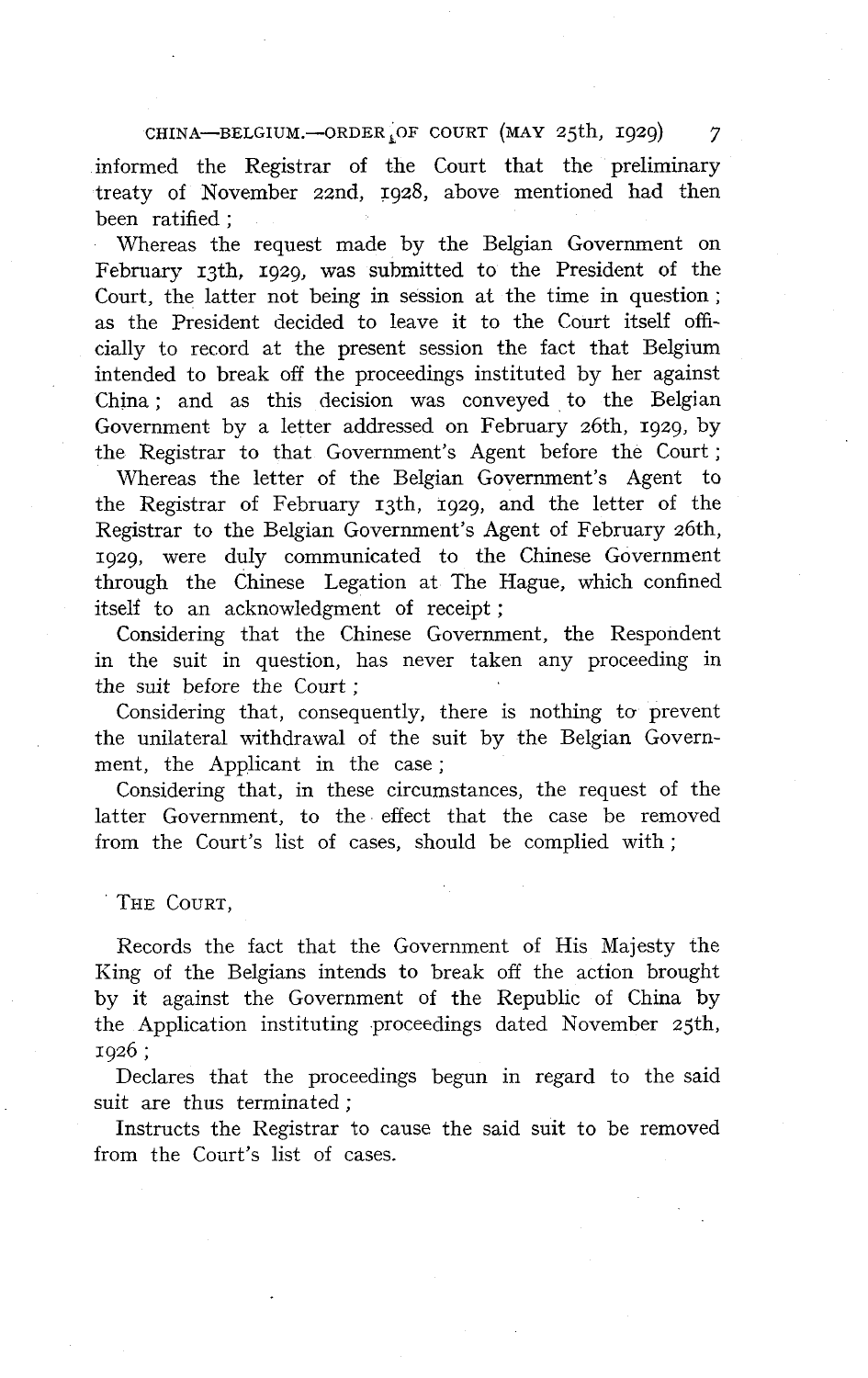#### <sup>8</sup>CHINE - **BELGIQUE.** - ORDONNANCE BU *25* MAI **<sup>1929</sup>**

Fait en français et en anglais, le texte français faisant foi, au Palais de la Paix, à La Haye, le vingt-cinq mai mil neuf cent vingt-neuf, en quatre exemplaires, dont l'un restera déposé aux archives de la Cour et dont les autres seront transmis respectivement au Gouvernement de Chine, au Gouvernement de Belgique et au Secrétaire général de la Société des Nations.

> Le Président de la Cour : (Signé) D. ANZILOTTI. Le Greffier de la Cour :  $(Signé)$  Å. HAMMARSKJÖLD.